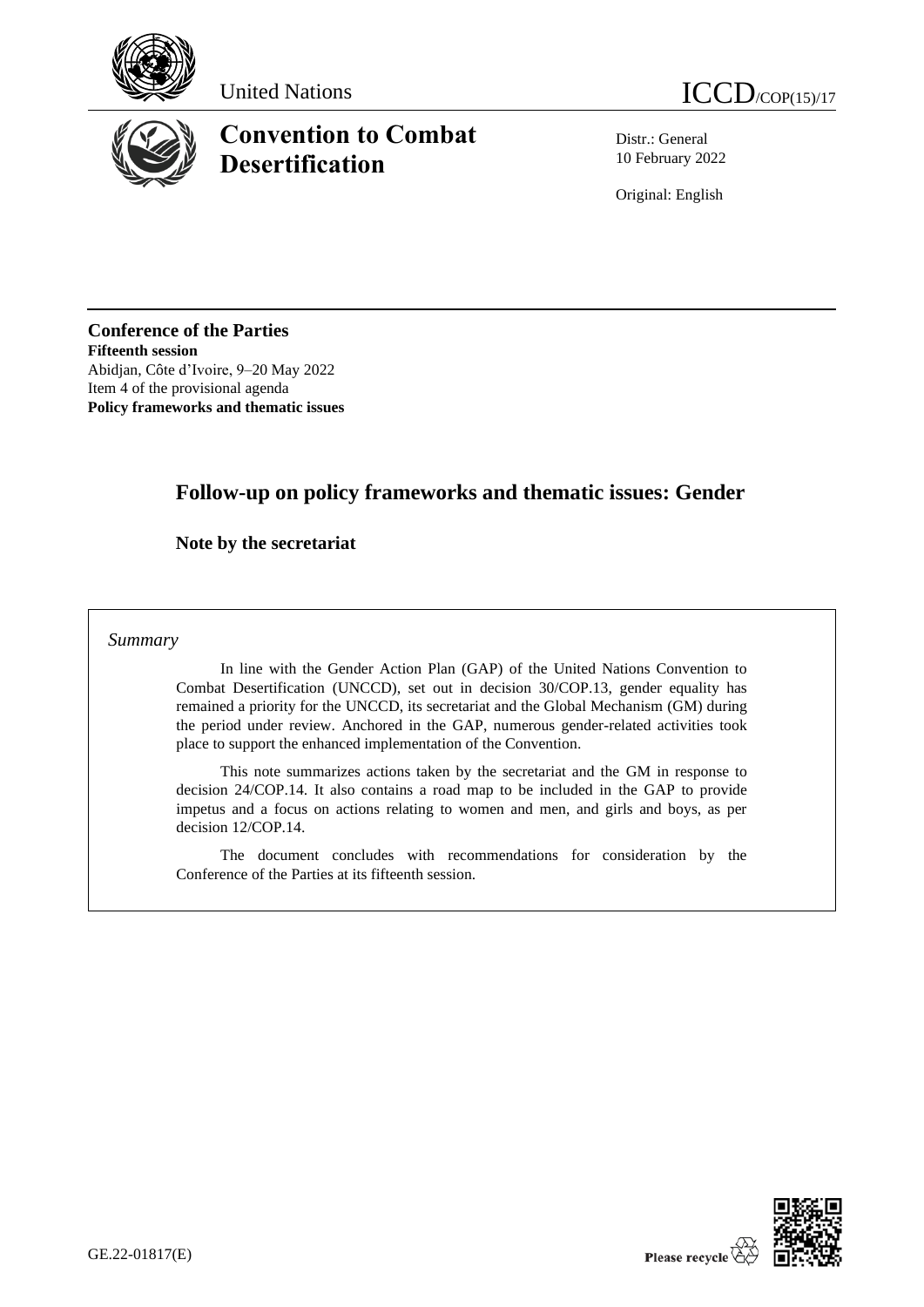# Contents

|     |    |                                                               | Paragraphs | Page           |
|-----|----|---------------------------------------------------------------|------------|----------------|
| Ι.  |    |                                                               | $1 - 5$    | 3              |
| П.  |    |                                                               | $6 - 38$   | 3              |
|     | А. |                                                               | $6 - 9$    | 3              |
|     | B. |                                                               | $10 - 20$  | $\overline{4}$ |
|     | C. | Women's participation in the UNCCD intergovernmental meetings | $21 - 24$  | 5              |
|     | D. |                                                               | $25 - 32$  | 6              |
|     | Е. |                                                               | $33 - 38$  | 8              |
| Ш.  |    |                                                               | $39 - 41$  | 9              |
| IV. |    | United Nations System Wide Action Plan on Gender Equality and | $42 - 48$  | 10             |
| V.  |    |                                                               | 49         | 11             |
| VI. |    |                                                               | $50 - 51$  | 14             |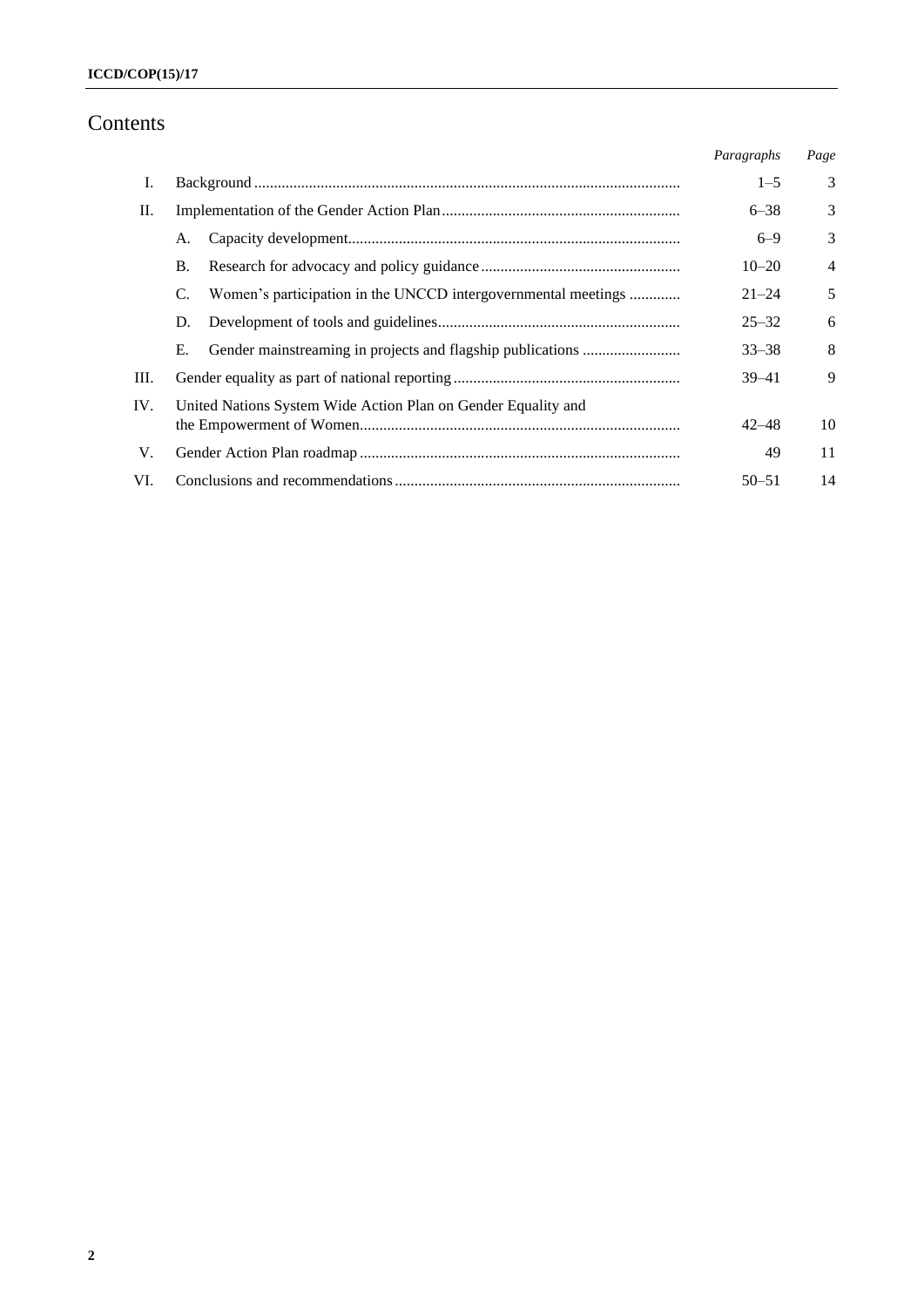## **I. Background**

1. The Gender Action Plan (GAP) of the United Nations Convention to Combat Desertification (UNCCD) was developed in response to decision 30/COP.13 to support the gender-responsive implementation of the UNCCD 2018−2030 Strategic Framework and to strengthen the implementation of the advocacy policy framework on gender (decision 9/COP.10). The GAP has been the backbone of the implementation of gender-related activities undertaken by the secretariat and Global Mechanism (GM) since its adoption at the thirteenth session of the Conference of the Parties (COP 13).

2. Through decision 24/COP.14, the COP requested the secretariat, the GM and appropriate UNCCD bodies, including the Science-Policy Interface (SPI), within their respective mandates, to continue their support for the UNCCD Parties on gender mainstreaming and the implementation of the GAP.

3. Decision 24/COP.14 also requests the secretariat and the GM to continue collaborating and building partnerships with the other Rio conventions, the United Nations Entity for Gender Equality and the Empowerment of Women (UN Women), other United Nations entities, international organizations and other relevant organizations to explore further ways of strengthening awareness-raising, improving the GAP and developing further tools and guidelines for the use of Parties in the thematic areas of the GAP and the gender-responsive implementation of the Convention.

4. Decision 24/COP.14 further requests the secretariat, subject to the availability of resources, to strengthen gender-related knowledge and capacity, both in the secretariat and the GM, by providing regular training to all staff on gender mainstreaming methods, tools and techniques to enhance systematic gender mainstreaming in all work areas and support the implementation of the United Nations System-Wide Action Plan on Gender Equality and the Empowerment of Women.

5. This note reviews the progress made towards meeting the requests made by the COP in decision 24/COP.14 and presents other relevant activities of the secretariat and the GM in response to the decision. In addition, this note responds to the request to propose concrete activities and measures with a clear road map to be included in the GAP, to provide impetus and a focus on actions relating to women and men, and girls and boys, as per decision 12/COP.14. Parties may read this note in conjunction with documents ICCD/COP(15)/15, ICCD/COP(15)/16, ICCD/COP(15)/19, ICCD/COP(15)/20, and ICCD/COP(15)/21.

## **II. Implementation of the Gender Action Plan**

### **A. Capacity development**

6. The UNCCD GAP was adopted at COP 13. It includes four priorities for action and constitutes the guiding framework of the UNCCD gender work. In the above-mentioned COP decisions, Parties requested the secretariat and the GM to conduct capacity-building activities on gender to support the implementation of the Convention. In 2021, a Strategic Note on UNCCD Capacity Building on Gender was drafted, outlining the mandate, target audience, key stakeholders, partnerships, components and modalities for capacity-building on gender to be led by the secretariat.

7. Despite the COVID-19 pandemic, the secretariat was able to offer a series of capacity development activities on gender to UNCCD National Focal Points (NFPs) and staff. NFP training sessions took place in November and December 2021. Prior to launching the first training session, a training needs assessment was conducted online with NFPs. A total of 77 NFPs completed this survey. The main findings were that: approximately 50 per cent of respondents had never taken any gender training course or session previously, and that experience and capacity in applying a gender lens to their desertification/land degradation and drought (DLDD) work was uneven among the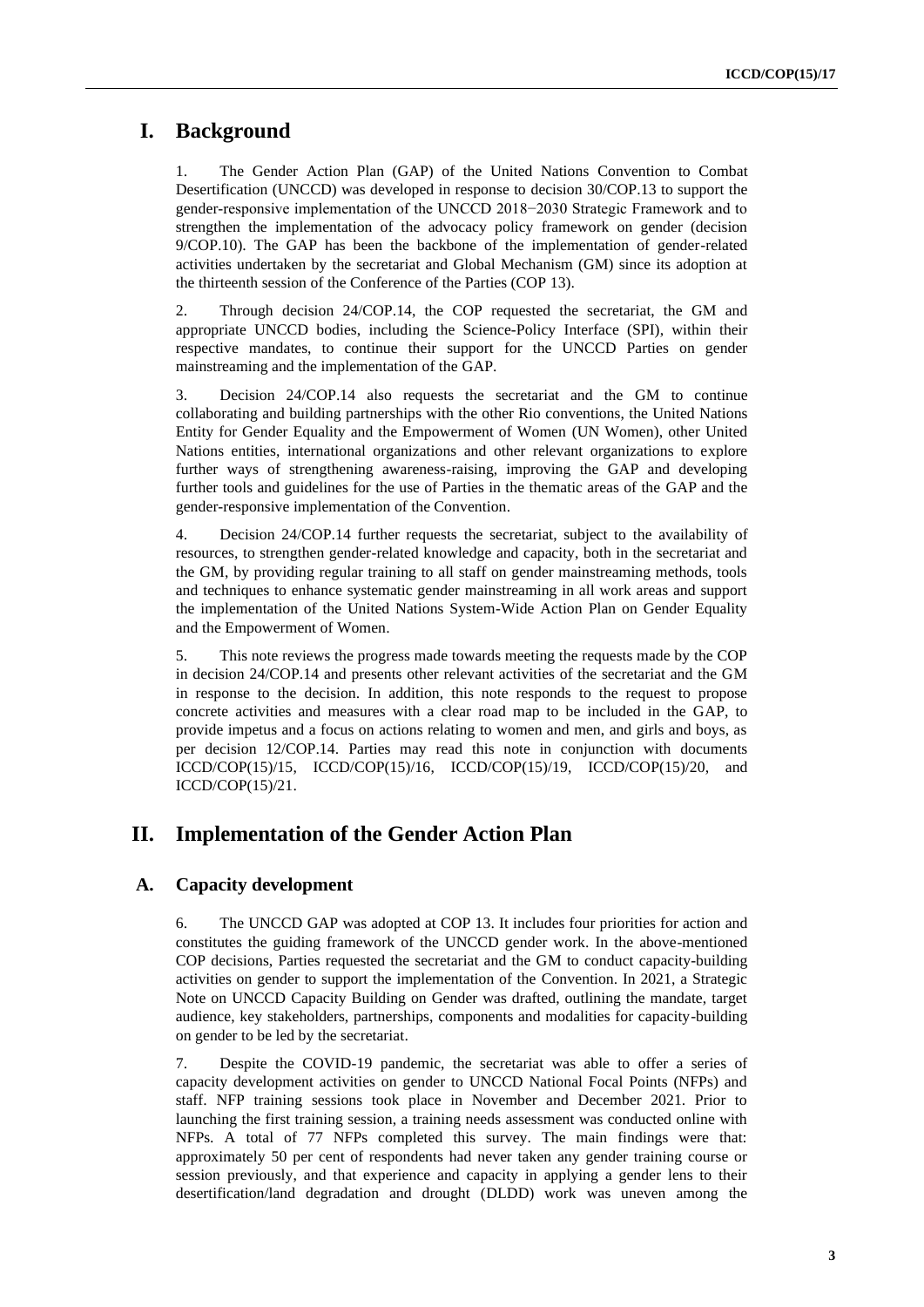countries and Annexes. In this survey, the NFPs stated that their biggest training need was to understand gender issues for reporting to UNCCD or other Conventions; secondly to develop project proposals for the Global Environment Facility, Green Climate Fund or other funders; and, to some extent, to also develop national gender policies.

8. As a key component of capacity building, the introductory module of the gender training was implemented with NFPs from all 5 Annexes. The objectives of this module were: (a) to familiarize NFPs with key concepts and tools for gender mainstreaming in policy and projects; and (b) to provide examples and exercises which facilitate the practical application of these concepts.

9. To maximize engagement, various interactive virtual formats were used, and interpretation was provided into the pertinent languages for each Annex. Case studies from each Annex were developed for use in small group discussions to practise applying gender analysis. A resource list was provided with references to documents and guidance materials to support gender mainstreaming by the Parties. A total of 113 participants from 52 country Parties took this training and engaged in vibrant discussions. The assessment of the training by participations was overwhelming positive, with 86 per cent indicating that it met or exceeded their expectations. It is hoped that future training sessions will be held physically to cover all countries, provide more tailored support, and increase the level of participant engagement. Additional information on other actions taken by the secretariat and the GM to further the implementation of the GAP can be found in document ICCD/CRIC(20)/6.

### **B. Research for advocacy and policy guidance**

10. Decision 24/COP.14 requests the secretariat to strengthen gender-related knowledge in both the secretariat and the GM. Furthermore, decision 12/COP.14 requests the secretariat to enhance advocacy and policy guidance in order to systematically mainstream gender in the implementation of the Convention by implementing the GAP through, inter alia: raising awareness; promoting collaboration between DLDD and drought specialists and experts on gender equality and the empowerment of women and girls; ensuring that scientific work generated by the Convention is gender inclusive; engaging national gender equality mechanisms; improving capacities for gender analysis; and securing the necessary political support to ensure systematic gender mainstreaming in DLDD.

11. Data is critical for advocacy and policy guidance. With a view to enhance the understanding of gender-related issues affecting the implementation of the Convention, the secretariat commissioned a study on the differentiated impacts of DLDD on women and men, which will be presented during the COP 15 and made readily available in the UNCCD website. This research contributes to the development of a baseline on gender-related issues in DLDD and builds on the efforts of the Parties to produce gender-related knowledge and sex-disaggregated data on matters relevant to the Convention. The study seeks to apply a gender lens to the socio-economic dimensions of land degradation and desertification, and to document existing best practices. It includes 55 country profiles which highlights significant convergence of gender issues and the incidence of DLDD.

12. As part of the methodology, the study reviewed reports submitted by Parties and, more specifically, the level of integration of gender considerations within these reports. It found that, while all 30 land degradation neutrality (LDN) country profiles posted on the UNCCD website included a mention of gender under the section "the way forward," the level of gender mainstreaming ranged from moderate to significant.

13. In addition, out of the 48 National Drought Plans (NDPs) reviewed, 46 include references to gender. Four distinct strategies were utilized by countries to address and promote gender equality in the NDPs (noting that some NDPs may include more than one of these strategies): (1) a gender normative framework in relation to drought management; (2) the use of sex-disaggregated data or a methodology to collect such data; (3) gender as a transversal axis or theme; and (4) explicit mention of the national mechanism for the advancement of women.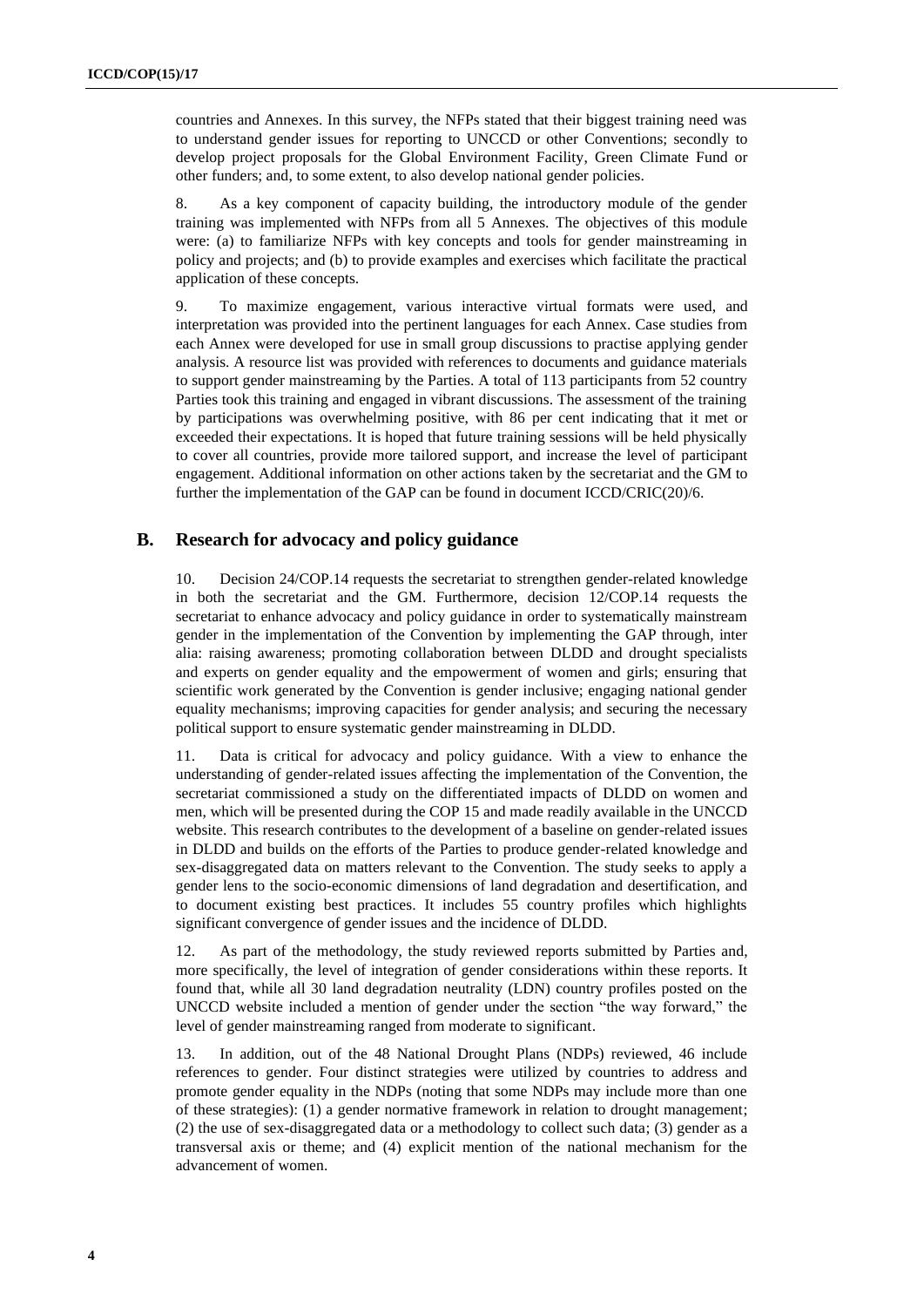14. Furthermore, of the 49 performance review and assessment of implementation system (PRAIS) reports reviewed, 39 Parties responded to one or more of the three genderrelated questions contained in the report format. Four of these countries included targets relevant to strategic objectives 1 and 2 of the GAP.

15. The study also includes a review of national reports under the Organisation for Economic Cooperation and Development's Social Institutions and Gender Index (SIGI)<sup>1</sup> on women's land rights (both secure access to land assets and access to non-land assets are covered under restricted access to productive and financial resources, one of the four SIGI dimensions). In all regions, the study found that women face various obstacles to accessing land and non-land assets including legal literacy, discriminatory gender stereotypes around land ownership or legal discrimination under customary laws.

16. Furthermore, as primary caregivers, women are disproportionately affected by extreme events, including drought. This correlates with information contained in NDPs, which also indicate that women spend more time looking for water and caring for their families when drought occurs. Carrying water may have a negative effect on the health of women of all ages: young women, girls, and pregnant women are exposed to various types of risks and the potential to cause musculoskeletal disorders and related disabilities.

17. This inequity is further aggravated with the pandemic. Indeed, the economic and social fallout of the COVID-19 pandemic has meant that women experienced an increased burden of unpaid care and domestic work and the concomitant loss of jobs and livelihoods, thereby jeopardizing women's resilience and prospects for recovery in the face of climate and environmental crises. Understanding care work, the right to care, and the impact on caregivers is another consideration in the gendered impacts of environmental degradation and disasters.

18. Drought reduces the availability of natural resources such as fish, trees, timber, mushrooms, honey, fuel wood and medicinal plants. The reduction in forest cover and the non-availability of natural resources primarily affects women, since they must walk long distances to fetch valuable natural resources, and this increases their work burden. It also reduces their participation in income generating activities, as well as educational opportunities.

19. Drought-induced crop and income losses force many women to take up less productive and low-paying activities, such as subsistence farming, foraging for forest crops, undertaking seasonal work and participating in public employment programmes. Women take on a more significant share of the work burden during droughts by working extended periods and undertaking more tasks. Women also tend to reduce their food consumption in times of crises which leads to illness and malnutrition. Food scarcity also exacerbates the challenges women experience during pregnancy. The prevalence of miscarriages and complications during childbirth – at worst, maternal and child death – are higher in times of drought due to undernourishment. Recovery after childbirth also takes longer in food-scarce environments.

20. These findings shed light on the differentiated impacts of DLDD on women and men. Understanding and addressing these issues is essential for the development and implementation of gender-responsive programmes that contribute to the enhanced implementation of the Convention.

### **C. Women's participation in the UNCCD intergovernmental meetings**

21. Enhancing women's participation in UNCCD processes at all levels is one of the objectives of the GAP, which was adopted in decision 13/COP.13. The United Nations General Assembly resolution A/RES/76/206 also recognizes that gender equality and the empowerment of women and girls remains a crucial contribution to the effective

<sup>&</sup>lt;sup>1</sup> Data from 2019 national reports of the OECD Development Centre's Social Institutions and Gender Index.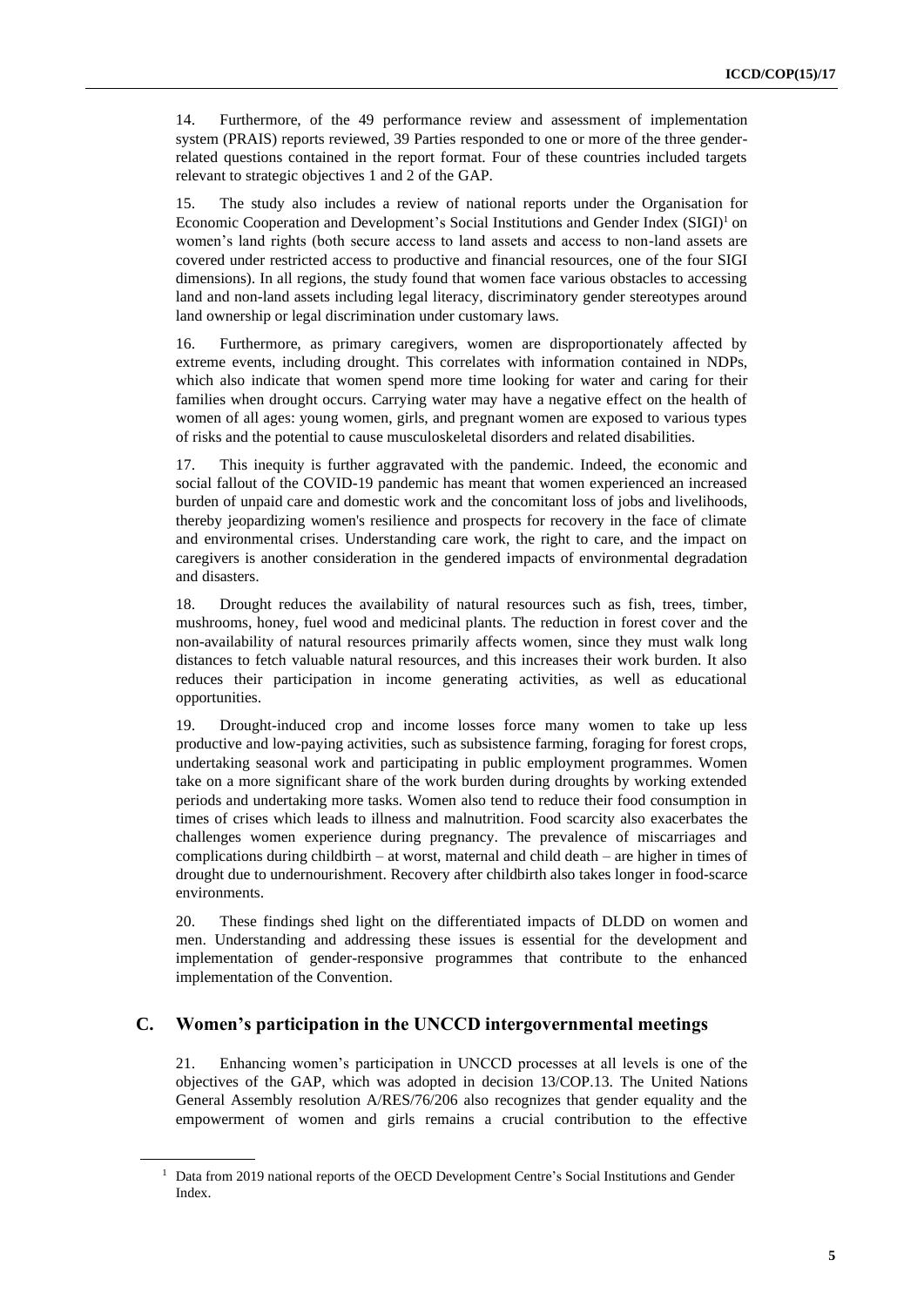implementation of the Convention, including its 2018–2030 Strategic Framework, and to the achievement of the Sustainable Development Goals (SDG) of the 2030 Agenda. This resolution stresses the need for Parties and partners to pursue the equal participation of women and men in planning, decision-making and implementation at all levels, and to further promote gender equality and the empowerment of all women and girls in DLDDrelated policies and activities. It also notes the importance of the effective implementation of the four priority thematic areas of the GAP adopted by the Parties.

22. With a view to accelerating the implementation and achievement of the GAP objectives, the secretariat has collected data relating to women's participation in the UNCCD process as part of the study of the differentiated impacts of DLDD. A compilation of currently available data shows that the average breakdown by sex of all the delegations to the UNCCD's COP 14, including observers, was 21 per cent female and 79 per cent male. A greater gender balance could enable women's contributions and leadership in combatting DLDD.

#### **Gender Caucus**

23. To facilitate implementation of the GAP, the UNCCD Gender Caucus was launched at COP 14. The Gender Caucus was established as an informal group by likeminded negotiators, representatives of delegations, civil society organizations (CSOs) and scientists interested in gender issues related to COP 14 themes and committed to ensuring a gender perspective throughout the implementation of the Convention. This first session was organized in partnership the International Union for Conservation of Nature (IUCN), Landesa, Both ENDS, and the Global Policy Centre on Resilient Ecosystems and Desertification of the United Nations Development Programme.

24. The Gender Caucus has proven to be an effective platform for advancing discussions on gender equality within the context of the implementation of the Convention. This platform can serve as an advocacy mechanism and an awareness-raising vehicle to increase understanding of gender-related matters amongst delegates attending the COP. Given the expertise that it assembles, the Gender Caucus can also serve as a sounding board and as a network of experts to provide technical assistance to Parties. The second session of the Gender Caucus will take place during COP 15. It will be organized in partnership with United Nations entities including UN Women, the IUCN, CSOs and relevant experts. Further measures to strengthen the Gender Caucus for an effective acceleration of the implementation of the GAP are proposed in the roadmap (section V of this note).

#### **D. Development of tools and guidelines**

#### **1. Sustainable land management gender-responsive tool**

25. Decision 19/COP.14 acknowledges "the continuing efforts by the secretariat and the World Overview of Conservation Approaches and Technologies (WOCAT) in promoting the analysis, dissemination and accessibility of sustainable land management (SLM) best practices". The UNCCD GAP emphasizes that gender equality and women's empowerment are crucial to increase the effectiveness of the implementation of the Convention. Enhancing women's access to improved knowledge and technologies that relate to effective UNCCD implementation is one of the priorities under the GAP.

26. In line with decision 12/COP.14, the secretariat continues to collaborate with WOCAT on the design of a gender-responsive SLM tool that will allow data collection and analysis on SLM practices from a gender perspective. The joint WOCAT-UNCCD project on gender-responsive SLM technologies and approaches was launched in 2020 to fill the gap in the availability of sex-disaggregated data, to deepen the analysis of SLM practice adoption patterns, and to assess their differentiated impacts on women and men. The extended UNCCD-WOCAT partnership aims to boost the uptake of gender-responsive SLM practices around the world through a strengthened global partnership to effectively support UNCCD implementation.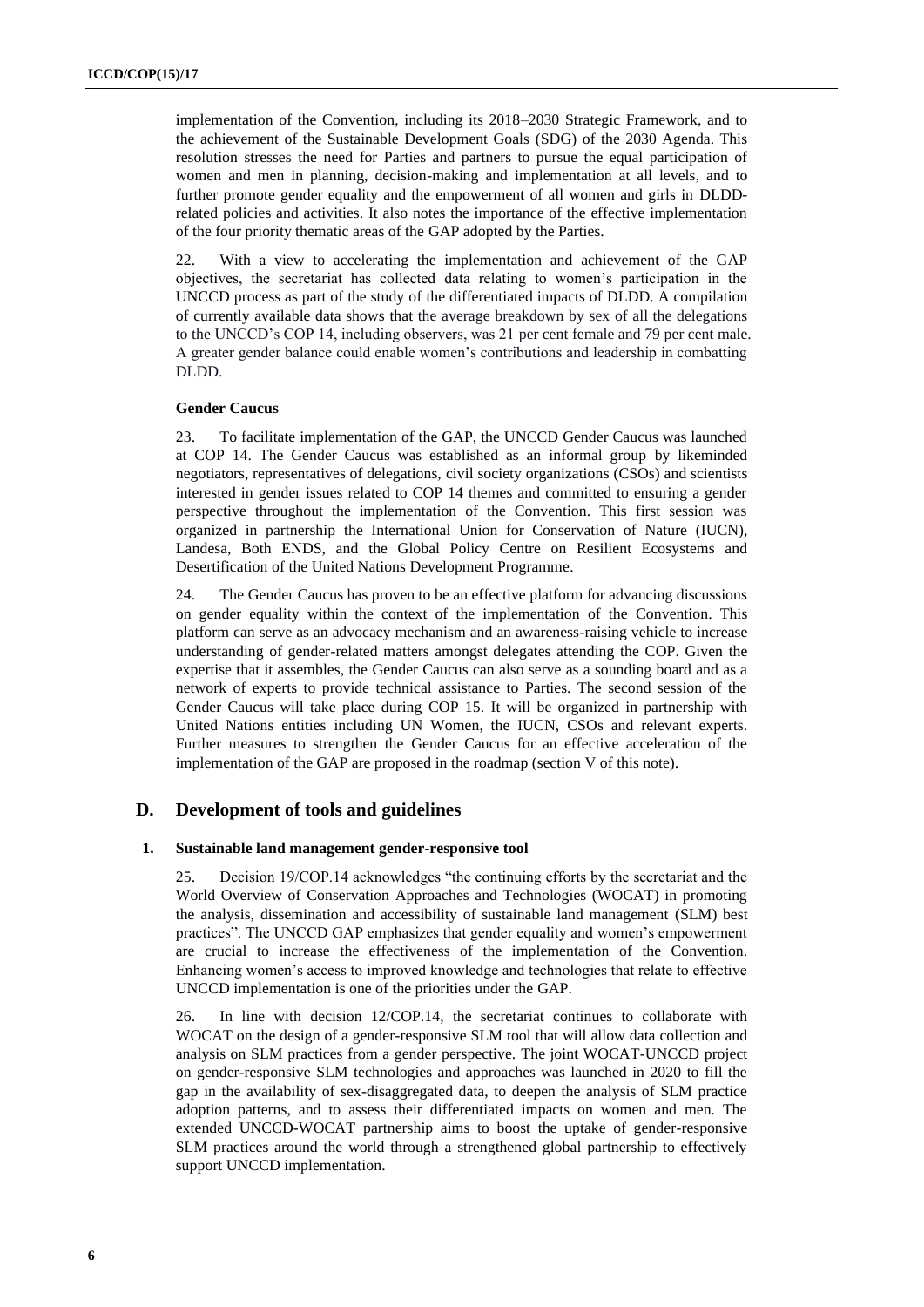27. Direct and indirect gender-related barriers prevent women from adopting SLM practices. These barriers include land tenure insecurity; land availability; education or literacy levels; access to seeds, fertilizers, or extension services; and access to technologies and financing. As a result, women adopt SLM technologies at a rate that is typically lower and slower than that of men. The data from 1,510 technologies and 24 technology groups documented by WOCAT demonstrates that the percentage of female users exceeds the percentage of male users in only one SLM technology group: home gardens (29 per cent of women/10 per cent of men). Although women are present in multiple technology groups, their percentage presence is typically lower than the percentage of men using the same technologies.

28. In 2021, the WOCAT and UNCCD developed a gender questionnaire with five key sections focusing on: the description of the SLM technology or approach; general information on the compiler, the key informants and data and information sources; the context in which the technology is being applied; the SLM technology/approach related activities and impacts; and recommendations on how to improve the gender-responsiveness of the SLM technology or an approach for improved adoption.

29. The draft questionnaire was reviewed by 20 gender and SLM experts and practitioners – representing UN Women, the International Fund for Agricultural Development, Food and Agriculture Organization of the United Nations (FAO), Deutsche Gesellschaft für Internationale Zusammenarbeit (German Agency for International Cooperation), International Centre for Integrated Mountain Development, IUCN, International Center for Agricultural Research in the Dry Areas, United Nations Human Settlements Programme, Alliance Biodiversity International-Center for Tropical Agriculture, Consultative Group for International Agricultural Research Gender Platform, Tottori University, University of Costa Rica, as well as the Centre for Sustainable Development and Environment (Iran), Both ENDS (the Netherlands), Corepage Consulting and Finnish Consulting Group Ltd – during an experts' workshop organized by the secretariat and WOCAT in September 2021.

30. Subsequently, the questionnaire has been piloted in 13 countries<sup>2</sup> to test the methodology, its efficacy and the relevance of the data collected through this process. Countries were selected based on the existence of SLM technology or approaches previously documented in the WOCAT database, as well as on their capacity to hold focus group discussions and to conduct data collection exercises. As a result, the 13 countries will be taking part in the testing phase which has already started in a few countries.

31. The lessons learned from this process will contribute to strengthening and finalizing the tool. In the long run, the sex-disaggregated data generated as a result of the project is expected to improve the analysis, dissemination and accessibility of SLM best practices and inform gender-responsive policy design aimed at achieving LDN.

#### **2. Technical guide on the integration of the Voluntary Guidelines on the Responsible Governance of Tenure of Land, Fisheries and Forests in the Context of National Food Security into land degradation neutrality**

32. Decision 26/COP.14 requests the secretariat and invites the FAO and other relevant partners to collaborate to produce a technical guide on how to integrate the Voluntary Guidelines on Responsible Governance of Tenure of Land, Fisheries and Forests in the Context of National Food Security (VGGT), adopted by the United Nations Committee on World Food Security, into the implementation of the Convention and LDN. Complementary to the VGGT principles and the human rights framework, the technical guide promotes a gender-responsive approach as one of the key considerations to be mainstreamed in the implementation of all LDN initiatives. In addition to the mainstreaming approach, Pathway 3 of the technical guide ("Strengthening women's tenure rights and access to land and natural resources") identifies potential activities at the national

<sup>2</sup> Bangladesh, Colombia, Haiti, Honduras, India, Jordan, Laos, Nepal, Niger, Philippines, Spain, Sri Lanka and Uganda.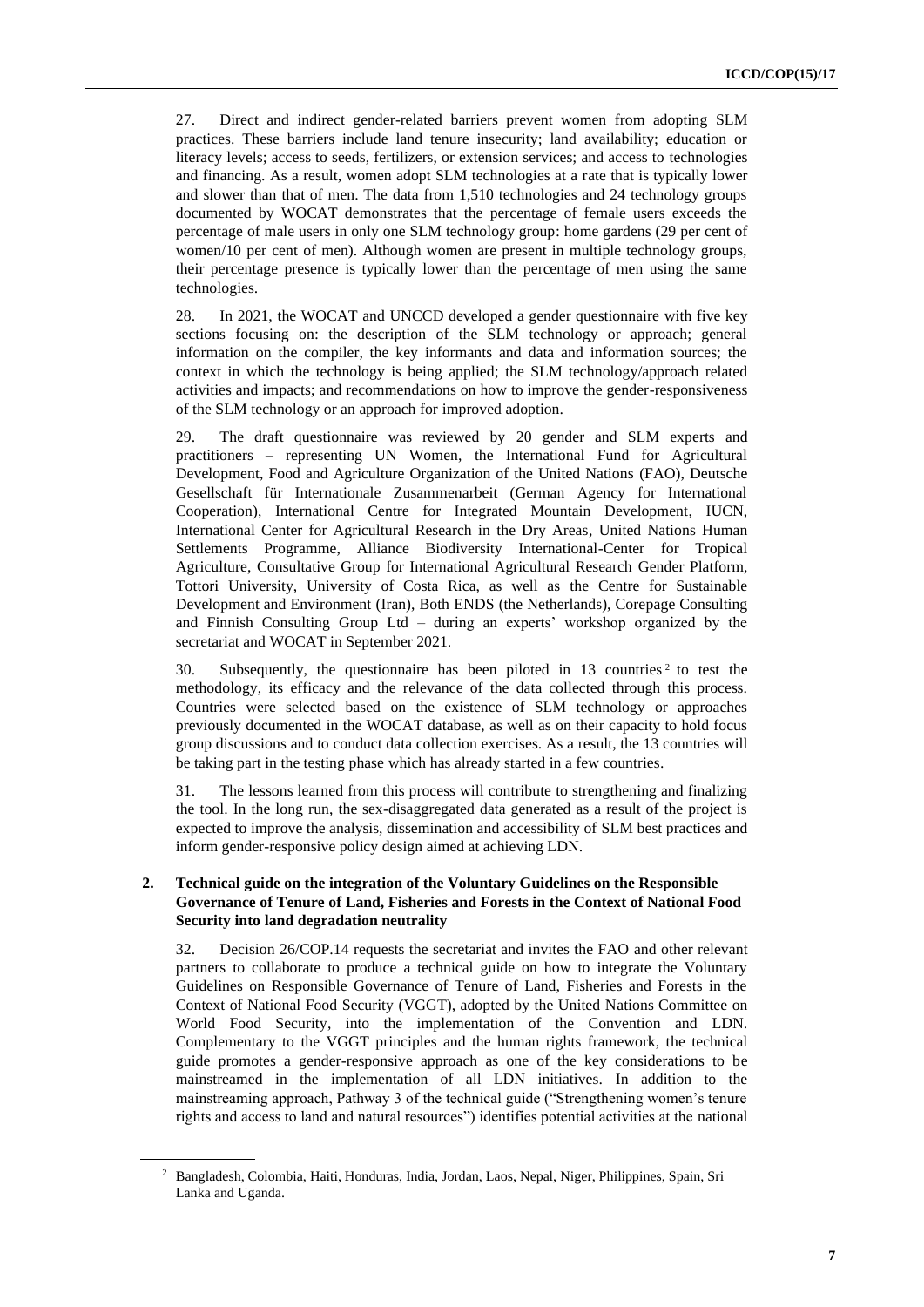and local level to address existing gender inequalities in structures, relations and social norms (including perceptions, attitudes and values about gender and secure tenure rights) in relation to land governance. The pathway demonstrates how gender-responsive LDN initiatives strategically contribute to the achievement of LDN, while strengthening women's tenure rights and access to land and natural resources. For more information on the technical guide, Parties may refer to document ICCD/COP(15)/19 on land tenure.

### **E. Gender mainstreaming in projects and flagship publications**

#### **1. Mainstreaming gender in the work of the Science-Policy Interface**

33. In decision 18/COP.14, Parties prioritized in the work of the SPI, two scientific assessments. The first involved the provision of science-based evidence on the potential contribution of integrated land use planning and integrated landscape management to positive transformative change, achieving LDN and addressing DLDD issues. The second involved the provision of science-based evidence on the approaches for the assessment and monitoring of the resilience of vulnerable populations and ecosystems to drought, also considering the effect of climate change on drought risk. The SPI worked with the secretariat to mainstream gender into the procedures followed while conducting these scientific assessments and developing the corresponding technical reports and their policy proposals, which have been detailed in ICCD/COP(15)/CST/2 and ICCD/COP(15)/CST/3, respectively.

34. Furthermore, in decision 18/COP.14, Parties requested that the SPI analyse the key messages of the Intergovernmental Panel on Climate Change's Special Report on Climate Change, Desertification, Land Degradation, Sustainable Land Management, Food Security, and Greenhouse Gas Fluxes in Terrestrial Ecosystems*<sup>3</sup>* . The SPI took into consideration the interdependence of land and climate and the disproportionate impact of DLDD on those most vulnerable to climate change and desertification, including women. The results include information on the critical role that women can play in land-related decisionmaking, financial inclusion and monitoring. This analysis and the outcomes relevant to gender mainstreaming are available in ICCD/COP(15)/CST/4.

#### **2. Fighting land degradation and desertification through gender-sensitive and transformative approaches**

35. Decision 2/COP.14 encourages Parties to facilitate a more efficacious implementation of the Convention, in particular on the themes of gender-sensitive and transformative approaches, especially, but not limited to, LDN. The GM's establishment of gender-responsive design as a foundational principle for both the LDN target setting processes and transformative projects and programmes (TPP) has significantly helped to raise the profile, understanding and application of gender mainstreaming in country efforts to establish an enabling environment for the achievement of LDN. It recognizes that gender-responsiveness is an integral, essential facet of transformative project design, and encourages the provision of high-quality technical support on gender mainstreaming.

36. The GM, in collaboration with the secretariat, assisted countries in setting national voluntary LDN targets and developing gender-responsive land-based transformative projects, both in terms of decision-making and stakeholder consultation processes. During preparation, the GM also ensures that gender is mainstreamed in project concept notes and project documents by supporting gender gap analysis and GAPs, for example. Following decision 20/COP.14, the incorporation of existing sex-disaggregated data and information is encouraged during project design as articulated in the manual for gender responsive LDN TPP<sup>4</sup> and the LDN TPP features checklist, which are used to guide project preparation. Further details can be found in ICCD/CRIC(20)/5.

 $3$  [<https://www.ipcc.ch/srccl/>](https://www.ipcc.ch/srccl/).

<sup>4</sup> [<https://catalogue.unccd.int/1223\\_Gender\\_Manual.pdf>](https://catalogue.unccd.int/1223_Gender_Manual.pdf).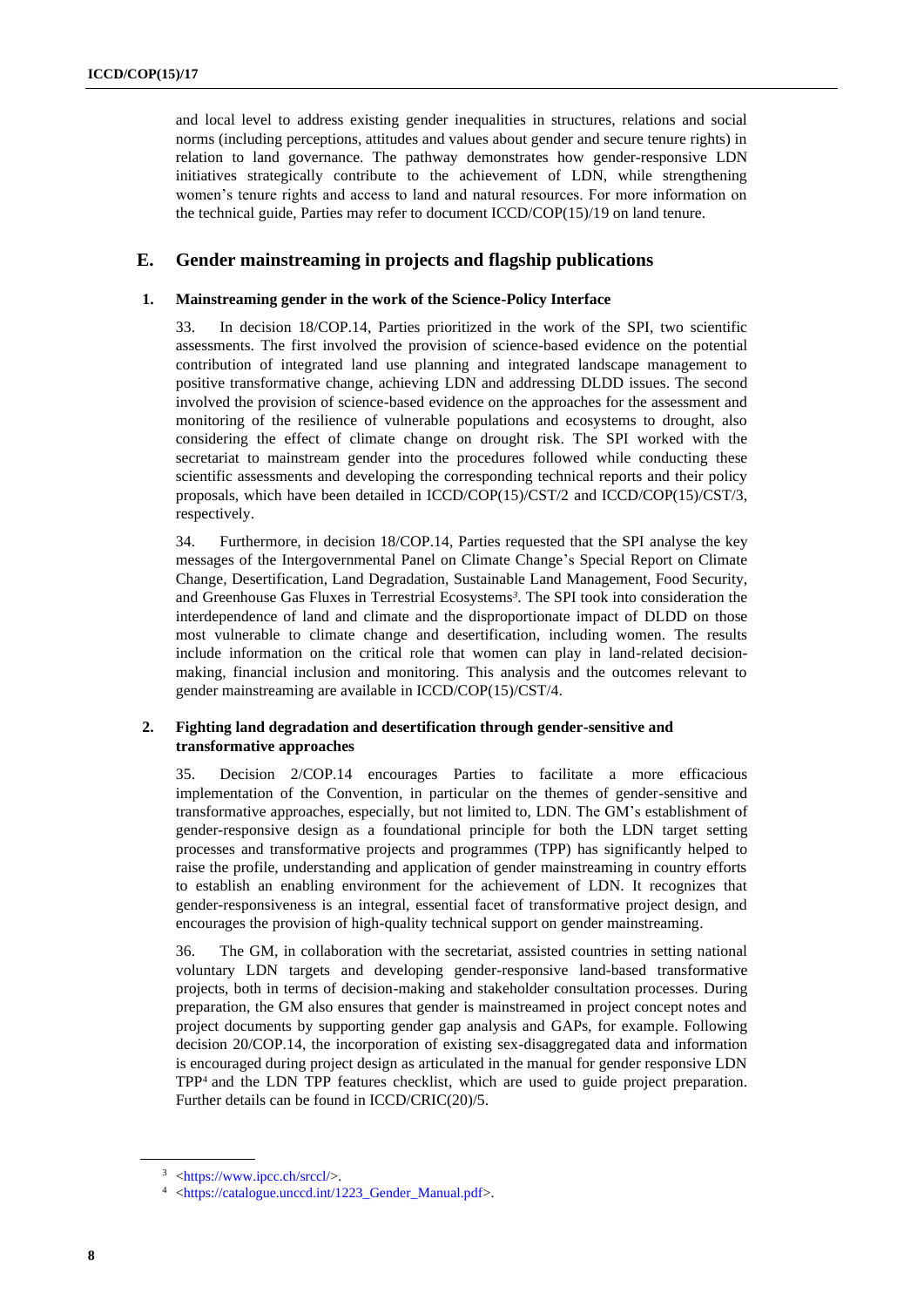#### **3. Mitigating the impacts of drought through gender-responsive and transformative approaches**

37. Through decision 23/COP.14, the Parties requested the secretariat, the GM and appropriate UNCCD bodies, within their respective mandates, to build on the Drought Initiative during the 2020−2021 biennium by, inter alia, expanding collaboration and partnerships with relevant agencies, organizations and platforms to design and test innovative, gender-responsive and transformative approaches to supporting countries in mitigating the impacts of drought. Through decision 29/COP.13, the COP invited Parties to promote drought resilience building which is gender-responsive and which prioritizes people in vulnerable situations. To this end, the GM has supported all countries participating in the Drought Initiative in mainstreaming gender in their NDPs. Further details are available in document ICCD/CRIC (20)/5.

38. In addition, the Intergovernmental Working Group (IWG) on Drought established at COP 14 focused on gender-responsive drought policy options from its inception. A specific task group in the IWG is dedicated to assessing vulnerability and impact of drought on vulnerable communities, including women and children. The task group conducted a survey and received responses from 42 countries on the needs and challenges of vulnerable populations, including the gender dimensions of drought vulnerability. As presented in the IWG interim report and the report by the task group, relatively few of the country submissions to the IWG so far have indicated the routine use of assessment processes involving vulnerable communities and ecosystems.

## **III. Gender equality as part of national reporting**

39. The GAP recommends using national reports to document the efforts made to address gender equality and women's empowerment in the implementation of the Convention. As part of these efforts, the secretariat has included new sex-disaggregated indicators and a new set of questions relating to gender and women's empowerment in the narrative section of the report template, also known as "implementation framework."

40. Two new indicators aimed at tracking trends in the proportion of population exposed to land degradation and drought disaggregated by sex will be used for the first time during the 2022 reporting process. These new indicators will provide information about the proportion of male and female populations exposed to land degradation and drought, as a first step towards addressing the gender data gap within the UNCCD reporting framework, as requested in decision 11/COP.14. Additionally, a third indicator, the Drought Vulnerability Index, has the potential to be disaggregated by sex, thereby providing specific information on which sex within the population is more vulnerable to drought. However, there are currently limitations in data availability to support the necessary level of additional sex disaggregation, and the pre-processing of data to achieve this requires additional technical capacity.<sup>5</sup>

41. As for the narrative section contained in the reporting template, gender-responsive questions have been added in order to capture the nature of interventions implemented at national level and how these impact the affected population, i.e. men and women. It is important to note that reporting on the implementation framework is voluntary, and therefore it is up to Parties to use the 2022 UNCCD reporting process to showcase their activities in relation to gender mainstreaming and the empowerment of women. Information submitted through national reports has the potential to raise awareness and further the understanding of Parties on this important aspect and ensure that a continuous debate on gender equality becomes a standing item to be discussed at the Committee for the Review of the Implementation of the Convention.

<sup>&</sup>lt;sup>5</sup> Further information on the modalities for reporting on UNCCD strategic objectives can be found in ICCD/COP(15)/CST/7-ICCD/CRIC(20)/8.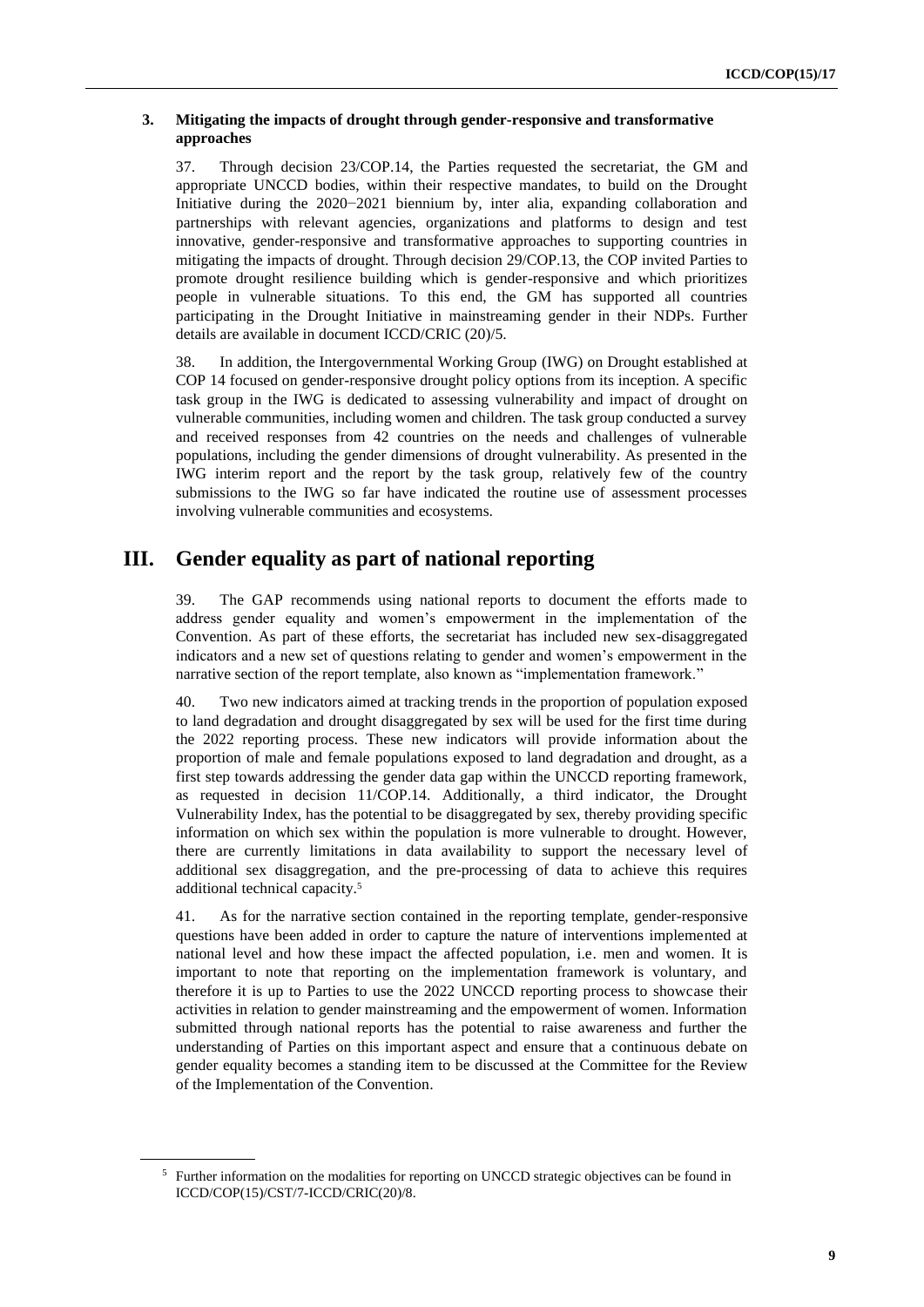## **IV. United Nations System Wide Action Plan on Gender Equality and the Empowerment of Women**

42. With its enrolment in the United Nations System Wide Action Plan on Gender Equality and the Empowerment of Women (UN-SWAP), <sup>6</sup> the secretariat took a considerable step to increase accountability for gender equality. The UN-SWAP, managed by UN Women, is the first unified accountability framework in the United Nations common system that is designed to accelerate and support strengthened gender mainstreaming and gender equality, and boost women's empowerment results in all functions of United Nations entities.

43. In 2020, the UNCCD met or exceeded requirements for 82 per cent of the UN-SWAP indicators, corresponding to meeting or exceeding requirements for six more performance indicators, a 35 per cent increase when compared with the 2019 performance.

44. The most significant gains were on reporting, audit, leadership, organizational culture and knowledge and communication. The UNCCD newly exceeded requirements in two areas: reporting on gender related SDG results and organizational culture; and newly met requirements in four areas: evaluation, gender-responsive performance management, equal representation of women and capacity assessment. Furthermore, in relation to the overall United Nations system, in 2020, the UNCCD met or exceeded requirements for significantly more indicators than both the average of the United Nations secretariat and the United Nations system at large. In addition, the UNCCD did not rate any indicators as not applicable or missing requirements.

45. Several internal processes contributed to the achievement of these results. With the aim of ensuring progress toward the objectives of the GAP, in keeping with the principles of the UN-SWAP, the secretariat and the GM established an internal process to monitor whether their own capacities, policies and practices are adequate to support the inclusion of gender equality in their respective activities. A staff survey on capacity for gender mainstreaming was carried out during the first half of 2020, followed by a gender audit later the same year. The audit was conducted in line with the principles of the International Labor Organization's Participatory Gender Audit methodology.

46. The findings of the capacity assessment and the gender audit were aligned and pointed to the same strengths and weaknesses, albeit each from their own perspective. In general, they indicate that the secretariat and the GM have most of the key requirements for gender responsiveness in place or under development, including the following:

(a) The UNCCD actively uses available United Nations system support, mechanisms, and practices, assisted by relevant partners, to mainstream gender in its activities;

(b) The UNCCD has made good progress in planning, developing, and delivering gender-responsive policies, products, and services for both external and internal purposes;

(c) The organizational culture is assessed as gender-responsive in that management proactively promotes gender equality; and that staff performance, positions or assignments are not perceived to be dependent on gender;

(d) The UNCCD human resources management and related policies are genderresponsive; in fact, the secretariat and the GM workforce has achieved gender parity;

(e) The UNCCD allocates funding to gender mainstreaming and other gender activities from both the core budget and voluntary funding.

47. While most findings of the capacity assessment and the gender audit were positive, they also indicated a need for major improvements in the tracking of resources allocated to gender equality and in building staff capacity for gender-responsive budgeting. These

<sup>6</sup> [<https://www.unwomen.org/en/docs/2006/12/un-policy-on-gender-equality-and-empowerment-of](https://www.unwomen.org/en/docs/2006/12/un-policy-on-gender-equality-and-empowerment-of-women-ceb-2006-2)[women-ceb-2006-2>](https://www.unwomen.org/en/docs/2006/12/un-policy-on-gender-equality-and-empowerment-of-women-ceb-2006-2).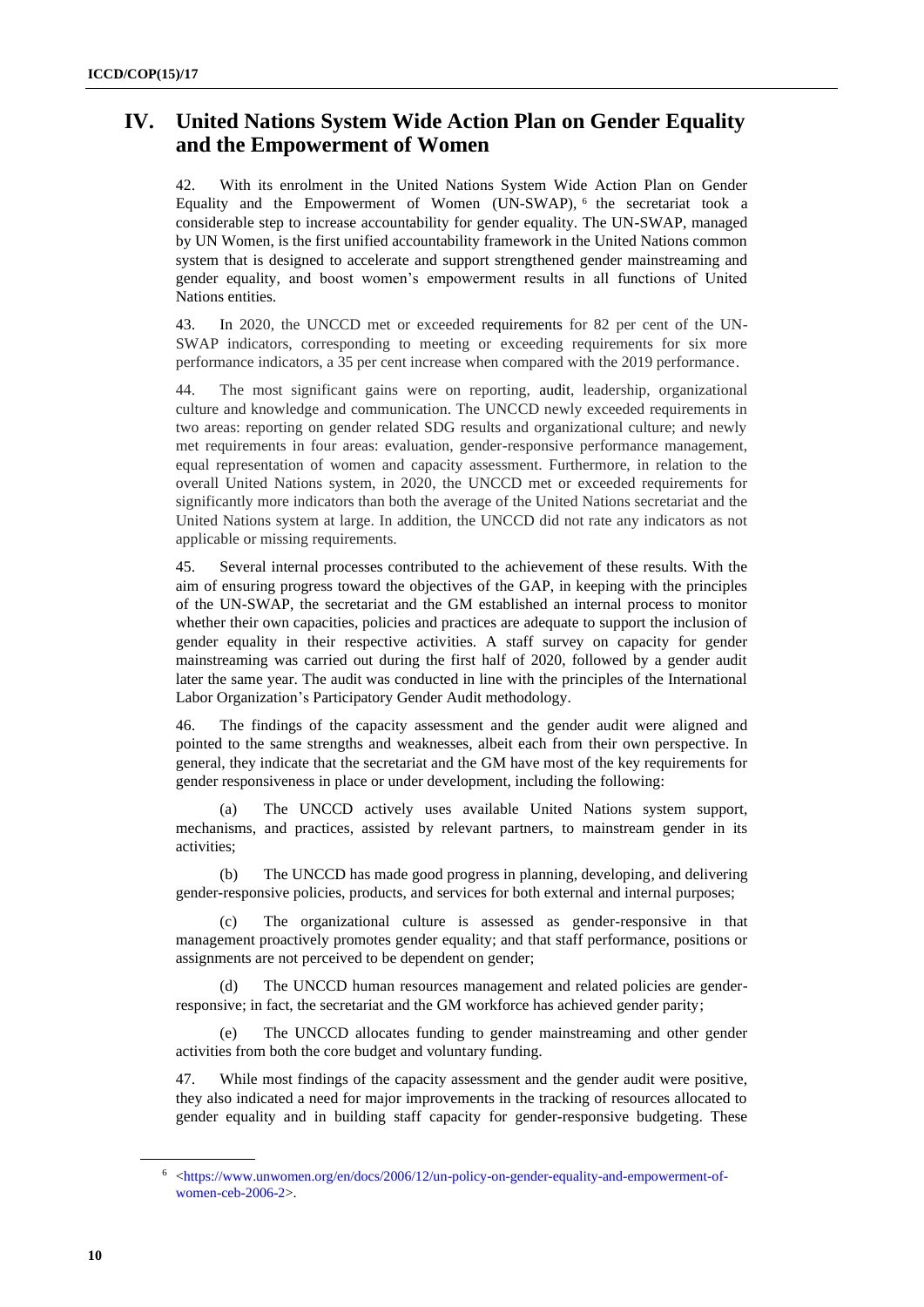results correspond with the UN-SWAP report results in the same areas. The secretariat, in collaboration with UN Women, has started to take measures to address these capacity gaps.

48. As the next step in enhancing their internal gender responsiveness, the secretariat and the GM have begun the preparation of a gender policy, building on the findings of the capacity assessment and the gender audit. This policy will be aligned with existing frameworks within the United Nations, while acknowledging the specific circumstances of the secretariat and the GM.

## **V. Gender Action Plan roadmap**

49. In decision 12/COP.14, Parties requested the secretariat to propose concrete activities and measures with a clear road map to be included in the GAP to provide impetus and a focus on actions relating to women and men, and girls and boys. The following roadmap (see table below) outlines activities to be implemented by Parties, the secretariat, the GM and other relevant institutions, as appropriate, at the national, regional and global levels. It builds on the efforts of the Parties in various domains while proposing new actions and measures that will accelerate the implementation of the GAP. It also recognizes the need to partner with institutions at various levels to achieve these outcomes.

#### Table

| Roadmap to accelerate the implementation of the Gender Action Plan |  |  |  |
|--------------------------------------------------------------------|--|--|--|
|--------------------------------------------------------------------|--|--|--|

| <b>Activities</b>                                                                                                                                                                                                                                                                             | Responsibilities                                                                             | Timeline    | Deliverables/outputs                                                                                  | Level of<br>implementation       |  |  |  |
|-----------------------------------------------------------------------------------------------------------------------------------------------------------------------------------------------------------------------------------------------------------------------------------------------|----------------------------------------------------------------------------------------------|-------------|-------------------------------------------------------------------------------------------------------|----------------------------------|--|--|--|
| Objective 1: To enhance women's role as agents of change by addressing the gender inequalities they face                                                                                                                                                                                      |                                                                                              |             |                                                                                                       |                                  |  |  |  |
| 1.1. Increase women's participation Leading: Parties,<br>in national level processes on land<br>use planning, budgeting and<br>decision-making in programmes<br>and entities addressing DLDD                                                                                                  | relevant<br>organizations<br>Contributing:<br>secretariat and<br>the GM                      | By $2030^a$ | Increased representation in<br>national level decision-making<br>bodies                               | National,<br>regional,<br>global |  |  |  |
| 1.2. Promote actions to remove<br>structural barriers that impede<br>women's participation in planning<br>and decision-making processes<br>concerning DLDD, which may<br>include:<br>- revising legislation to improve<br>women's access to and rights to<br>land and other natural resources | Leading: Parties,<br>relevant<br>organizations<br>Contributing:<br>secretariat and<br>the GM | By 2030     | Revised legislation, policies<br>Economic schemes targeting<br>women                                  | National,<br>regional            |  |  |  |
| - implementing policies that<br>provide equal opportunities and<br>outcomes to women and men.<br>especially with regards to access to<br>finance for land                                                                                                                                     |                                                                                              |             |                                                                                                       |                                  |  |  |  |
| 1.3. Engage women's groups and<br>national women and gender<br>institutions in the process of<br>developing and updating policies<br>related to DLDD                                                                                                                                          | <b>Leading: Parties</b><br>Contributing:<br>secretariat                                      | By 2030     | Consultations with women's<br>groups on DLDD impacts and<br>adaptation to be reflected in<br>policies | National.<br>regional            |  |  |  |
| 1.4. Provide leadership and<br>negotiation training for women                                                                                                                                                                                                                                 | Leading:<br>secretariat                                                                      | By 2025     | Leadership training courses,<br>workshops on negotiation                                              | Global                           |  |  |  |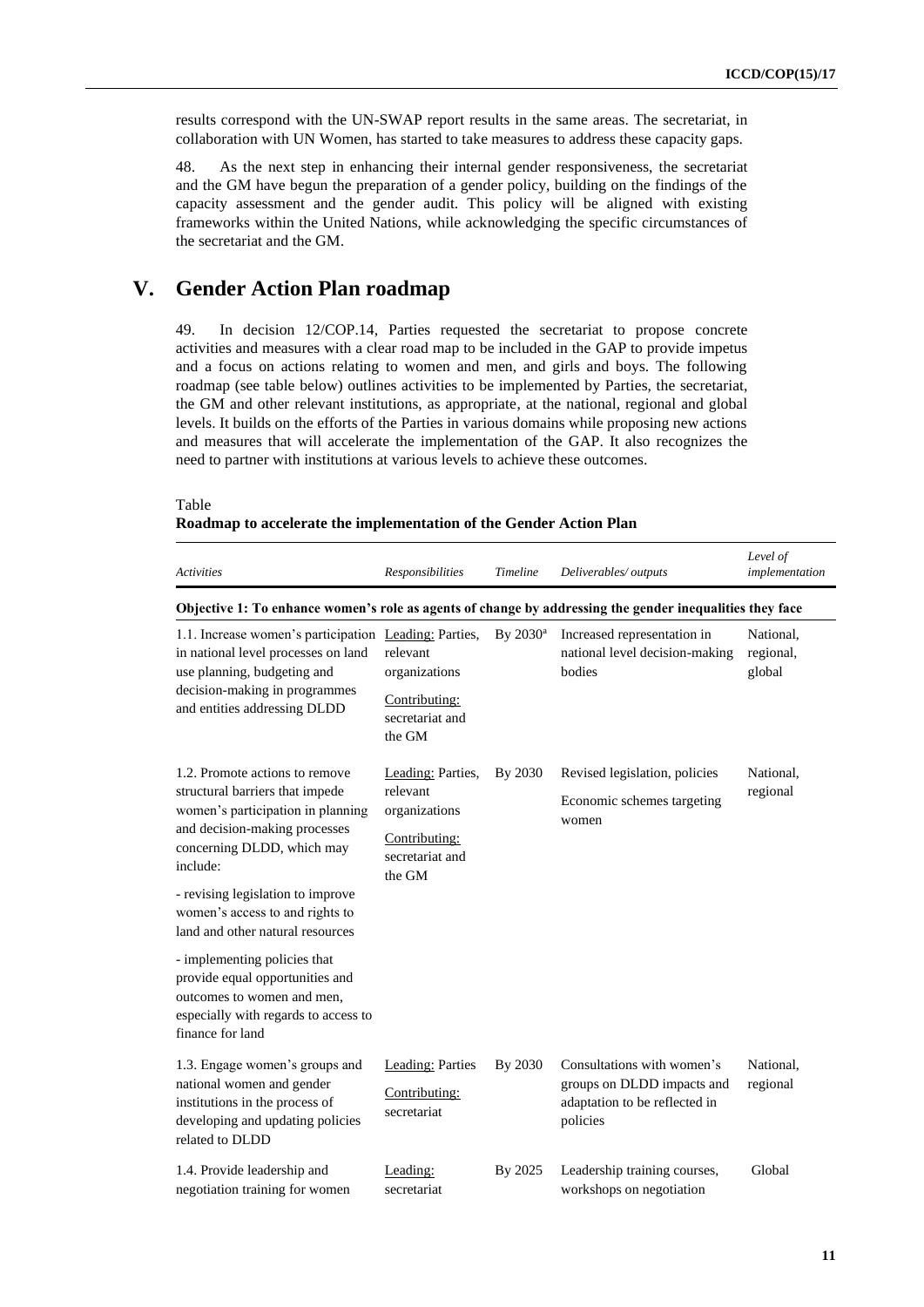| <b>Activities</b>                                                                                                                                                      | <b>Responsibilities</b>                             | <b>Timeline</b>                              | Deliverables/outputs                                  | Level of<br>implementation          |
|------------------------------------------------------------------------------------------------------------------------------------------------------------------------|-----------------------------------------------------|----------------------------------------------|-------------------------------------------------------|-------------------------------------|
|                                                                                                                                                                        | Contributing:<br>Parties                            |                                              | skills, mentoring programmes                          |                                     |
| 1.5. Land prize (promote figures)<br>known for preserving land in each<br>region, paying special attention to<br>gender), promote the UNCCD<br><b>Land Ambassadors</b> | Leading:<br>secretariat<br>Contributing:<br>Parties | At every<br>Conferen<br>ce of the<br>Parties | Exhibitions, dialogues,<br>podcasts, media interviews | National.<br>regional and<br>global |

| Objective 2: To build the capacities of women and girls to access the resources they need to improve their |
|------------------------------------------------------------------------------------------------------------|
| livelihoods, manage land sustainably and become resilient to drought                                       |

| 2.1. Design and implement<br>awareness-raising campaigns (on<br>women's land rights and/or other<br>GAP priorities for action)              | Leading:<br>secretariat<br>Contributing:<br>Parties                            | By 2023 | Media and public outreach<br>campaigns                                                                                                                                                                                           | National,<br>regional,<br>global |
|---------------------------------------------------------------------------------------------------------------------------------------------|--------------------------------------------------------------------------------|---------|----------------------------------------------------------------------------------------------------------------------------------------------------------------------------------------------------------------------------------|----------------------------------|
| 2.2. Technical training to address<br>the different capacity needs of<br>women and men on agricultural<br>practices, crops and technologies | Leading: Parties<br>Contributing:<br>secretariat                               | By 2030 | Technical training courses with<br>gender-balanced participation,<br>business case on gender-<br>responsive technology for<br>private sector,<br>academic/vocational training<br>with a focus on the agri-food<br>sector         | National,<br>regional            |
|                                                                                                                                             |                                                                                |         | Workshops with women during<br>technology design                                                                                                                                                                                 |                                  |
| 2.3. Strengthen advocacy and<br>collaboration with private sector<br>entities to promote the gender-<br>responsive design of technologies   | Leading:<br>secretariat<br>Contributing:<br>Parties                            | By 2025 | Use the UNCCD World<br>Overview of Conservation<br>Approaches and Technologies<br>SLM gender-responsive tool to<br>collect data and provide<br>technical training to address the<br>different capacity needs of<br>women and men | National.<br>global              |
| 2.4. Dissemination of adaptation<br>practices used by and benefitting<br>women to increase their resilience<br>to drought                   | Leading:<br>secretariat<br>Contributing:<br>Parties, relevant<br>organizations | By 2023 | Collection of relevant adaptation National,<br>practices<br>Synthesis reports                                                                                                                                                    | regional,<br>global              |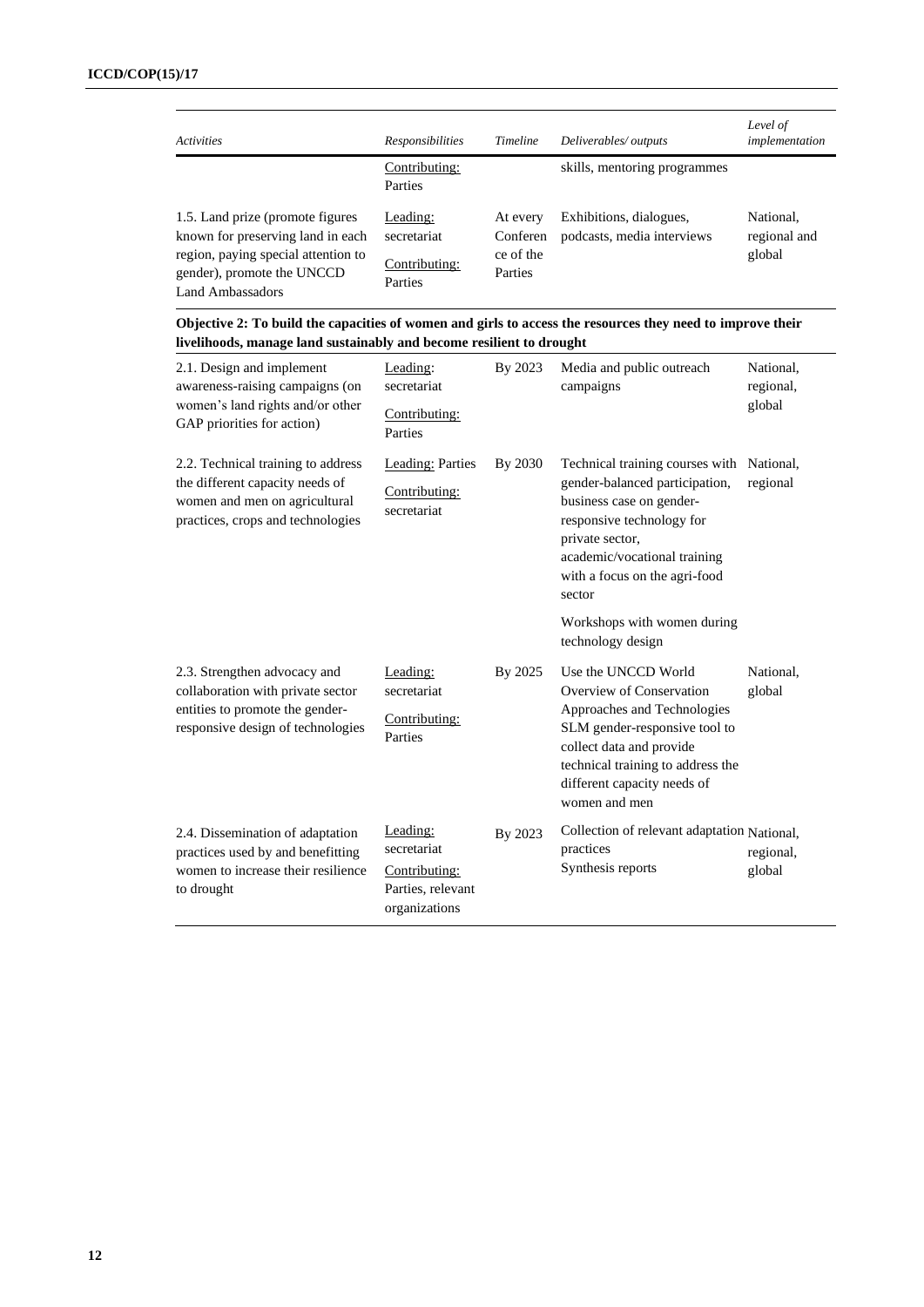| Activities |  |  |
|------------|--|--|
|            |  |  |

*Activities Responsibilities Timeline Deliverables/ outputs*

*Level of implementation*

**Objective 3: To build the technical capacities of United Nations Convention to Combat Desertification stakeholders at all levels to design and implement gender responsive plans and programmes, including in land degradation neutrality interventions**

| 3.1 Design and implement a<br>capacity development strategy and<br>plan for the UNCCD stakeholders<br>on the implementation of the GAP<br>priorities for action                                                                                                                                                                  | Leading:<br>secretariat<br>Contributing:<br>Parties, relevant<br>organizations               | By 2023  | Training package, including<br>training modules, manuals,<br>case studies, audio and video<br>materials, training sessions and<br>capacity development activities<br>conducted | National.<br>regional,<br>global |
|----------------------------------------------------------------------------------------------------------------------------------------------------------------------------------------------------------------------------------------------------------------------------------------------------------------------------------|----------------------------------------------------------------------------------------------|----------|--------------------------------------------------------------------------------------------------------------------------------------------------------------------------------|----------------------------------|
| 3.2 Within existing platforms<br>(UNCCD website, Data Centre,<br>Knowledge Hub), set up and<br>regularly update a space for data<br>and knowledge on gender<br>(including new gender-responsive<br>programmes and practices that<br>support the implementation of the<br>Convention, best practices, expert<br>interviews, etc.) | Leading:<br>secretariat and<br>the GM<br>Contributing:<br>Parties, relevant<br>organizations | By 2023  | Best practices, expert database, Global<br>information/data/updates from<br>communities of practice,<br>evidence from impact<br>assessments<br>Country profiles                |                                  |
| 3.3 Convene Gender Caucus<br>meetings to guide, advise and<br>address bottlenecks for gender-<br>responsive programmes                                                                                                                                                                                                           | Leading:<br>secretariat                                                                      | Annually | Annual meetings                                                                                                                                                                | Global                           |
| 3.4 Develop further tools and<br>guidelines for gender<br>mainstreaming in LDN<br>interventions                                                                                                                                                                                                                                  | Leading:<br>Secretariat and<br>the GM                                                        | By 2025  | Tools and guidelines                                                                                                                                                           | Global                           |

**Objective 4: To develop a baseline on gender-related issues in land degradation and desertification and monitor, report and regularly review progress in the implementation and achievement of objectives**

| 4.1 Develop evidence and policy-<br>relevant research to collect data<br>and information with a view to<br>establishing a baseline on key<br>gender metrics and to inform<br>policy and decision-making<br>processes                                                                                                          | Leading:<br>secretariat<br>Contributing:<br>Parties, relevant<br>organizations | By 2023           | Global evidence-based research National,<br>Studies analysing sex-<br>disaggregated data<br>Impact assessments                             | regional,<br>global |
|-------------------------------------------------------------------------------------------------------------------------------------------------------------------------------------------------------------------------------------------------------------------------------------------------------------------------------|--------------------------------------------------------------------------------|-------------------|--------------------------------------------------------------------------------------------------------------------------------------------|---------------------|
| 4.2 Establish a follow-up<br>mechanism for the implementation<br>of the GAP to regularly review<br>progress and identify bottlenecks,<br>(including the first GAP progress)<br>evaluation at COP 17, further<br>integration of gender matters into<br>the UNCCD national reporting, and<br>for occasional reports and studies | Leading:<br>secretariat<br>Contributing:<br>Parties                            | COP <sub>17</sub> | Report on GAP progress and<br>recommendations for next steps<br>Data, reports and studies on<br>specific gender aspects under<br>the UNCCD | National,<br>global |
| on specific aspects of gender<br>matters under the UNCCD)                                                                                                                                                                                                                                                                     |                                                                                |                   |                                                                                                                                            |                     |